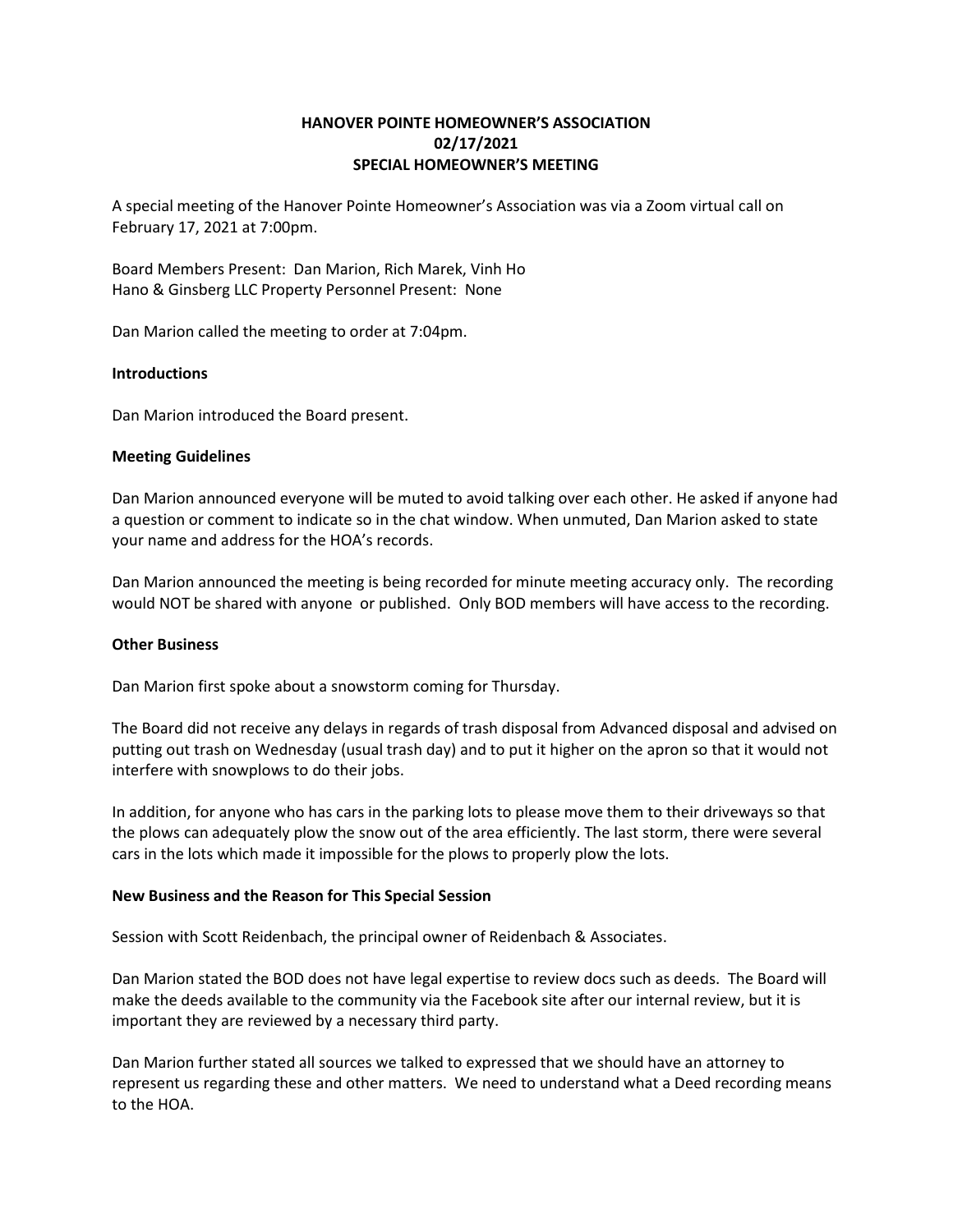Note these are not personal Deeds related to your home and lot. These are Deeds of common area control – HOA control -- (Phase 1A and Phase 1B). Phase 2 is not ready for deeding to Montgomery County.

Phase 1A starts on Tallowood at the intersection of Moyer and it goes to the bridge on Tallowood. Phase 1B starts on the intersection of Pixie and Tallowood to the intersection of Pixie and Lomara Drive.

Phase 2 starts from the intersection of Pixie and Lomara to the cul-de-sac and down the Tallowood hill until the intersection again with Pixie.

Introduction of Scott Reidenbach of Reidenbach & Associates. Dan Marion researched about 4 law firms, interviewed 2 and based on discussions with the other two Board members, and the Board concluded Scott's firm is a best fit for Hanover Pointe.

Dan Marion explained Scott and his team know we do not have a budget for their services. They are willing work with us to make sure that we have the coverage of attorneys and their legal counsel on hand when needed. Scott assured us that his firm will work with the Board to provide the necessary services at a reasonable cost.

Although the HOA has an immediate need, we will reach out to Scott for our Phase 2 and other needs, as necessary.

Scott talked about his company (Reidenbach & Associates, Wayne PA) and company's focus. They excel on focusing of assisting HOA's and communities with best practices with transitions and toward selfgovernance. The firm employs 10 attorneys. Scott is looking forward to the relationship with the HOA and the Board of Directors.

Dan Marion made a motion to engage with Reidenbach & Associates pertaining to legal matters relating to the Hanover Pointe HOA.

Rich Marek seconded the motion.

# Homeowners for questions/concerns— Questions asked-

Rich Marek asked-

Question about taxes and how that works with common property. Where do we get that information, as we do not have any of that.

Scott replied- We should be a not- for-profit corporation or an unincorporated association. Taxes should be little or none on the land owned by the association.

The process you are about to go through is the deeding over of these lands (Phase 1A and 1B). Scott and team will work with your accounting professional or your management company to make sure this process is done correctly. Scott's team can pull country records of what taxes the Declarant has paid on this land to date.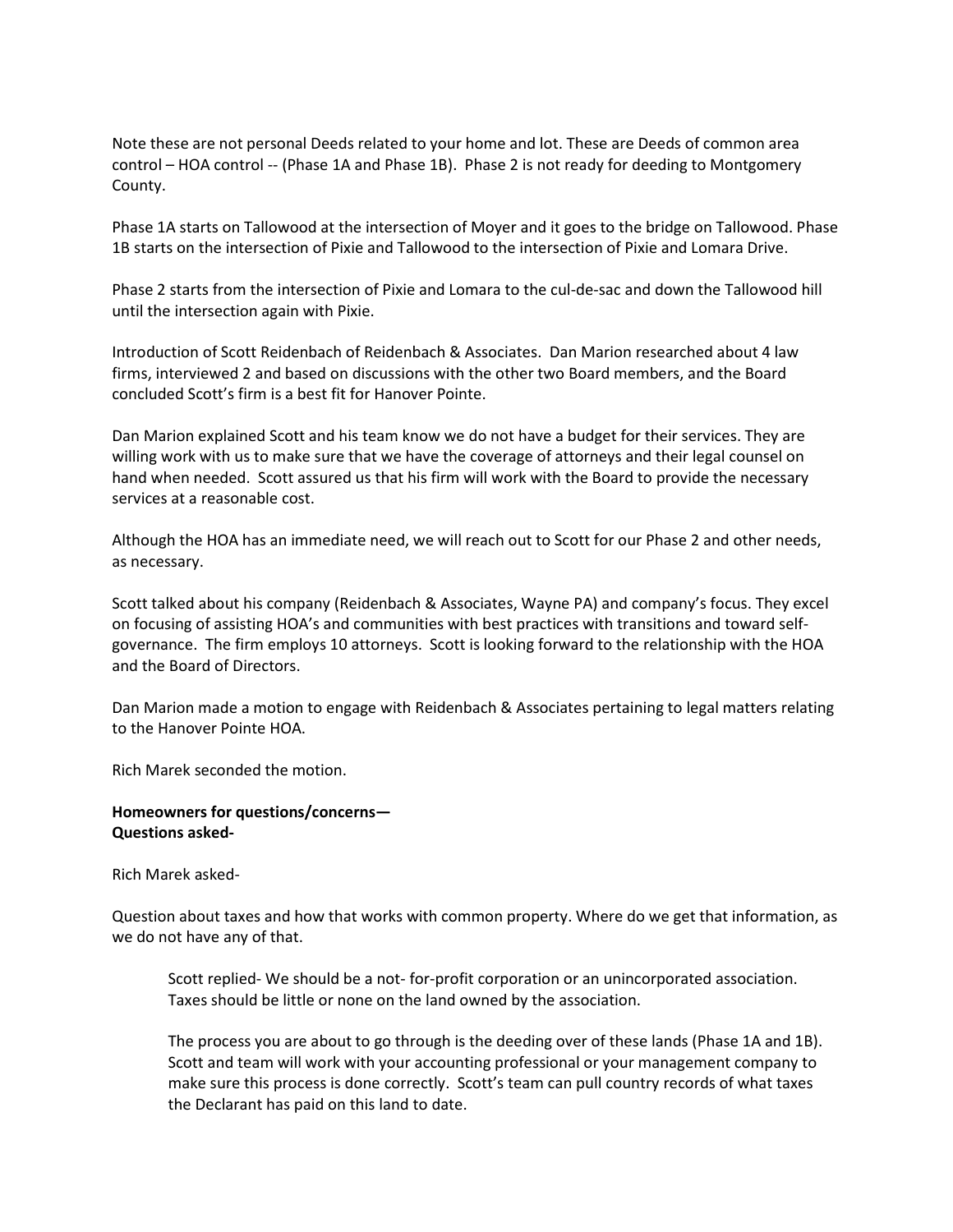Vinh Ho- Please clarify deed of house versus deed of community?

Scott replied- Deed of house. You own your own taxes for the house you own as assessed by Montgomery County.

Tax liability around common areas will be paid by HOA dues from assessments.

Rich Marek- Do we have to declare ourselves as a non-profit organization or is that understood because we are an HOA?

Scott replied- When your Developer recorded the Declaration, they should have already declared Hanover Pointe as a not-for-profit. Documents will be pulled from Harrisburg to make sure HP community is setup as not-for-profit or an unincorporated association. Scott would be surprised if that was not done already.

Rich Marek asked is there a limit to what we have from a reserve account?

Scott replied- There is always two accounts: Operating and Reserve. If there is a surplus, we can roll-over to the following year or in rare occasions, it will be redistributed back to owners.

Rich Marek asked is there a difference between the Developer deeding us the common area and township dedication?

Scott replied- When the Developer is turning all units to the homeowners, part of the process is the township inspects to make sure everything is done per the approved plan. If everything is in order, then the Township will re-issue the Developer's escrow monies or bonds back to the Developer. From that time on, the Association pays for maintenance, repair, and replacement.

Scott also mentioned associations hire their own engineers and accountants to ensure their interests are being served.

Rich Marek asked if most associations hire their own professionals to help with transition.

Scott replied that is true and he includes his firm as one of the components.

Dan Marion- The township performed an initial inspection of Phases 1A and 1B in June of 2020 and created a punch list. How can the developer record the deeds when they have a punch list when they not satisfied the demands? In addition, Phase 1A Phase 1B still did not get a second coat of the asphalt?

Scott replied before the Deed is recorded or conveyed, all items on punch-list are satisfied prior to Developer turning it over to HP community.

Meghan asked the common area behind where the playground is going to be, is it included in Phase 1B, because it borders the two phases.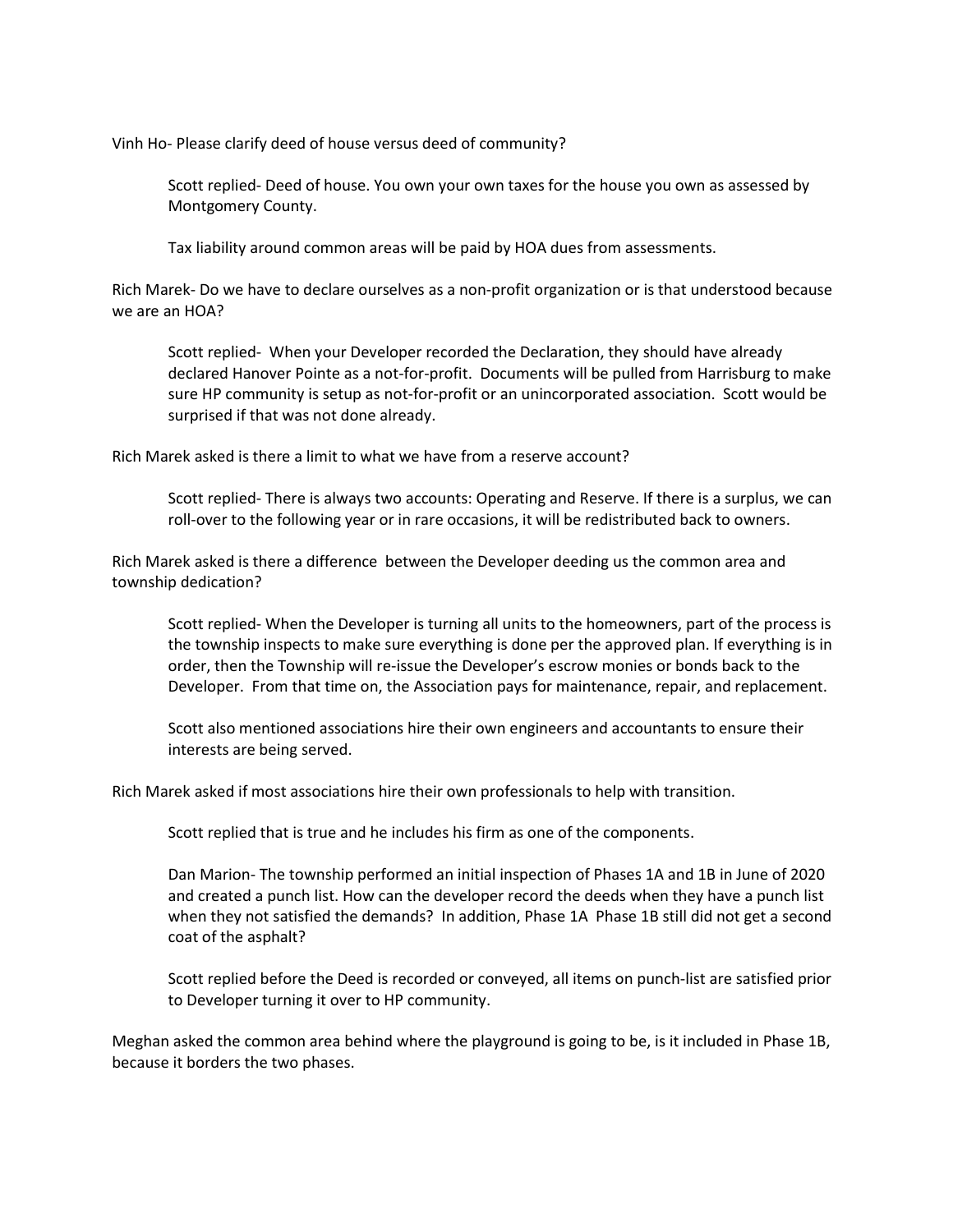Dan Marion replied – He has a map shows delineation of Phase 1B. Dan Marion will post the map on the FB page. [done]

Meghan wants to make sure it is done prior to it being change hands from Developer to HP community.

Maren Bhalla asked: Rain gardens at Tallowood and Heather court area. Is this part of the punch list as well?

Dan Marion replied – the Developer spoke at the last meeting regarding the conversion of the storm water drains, which also includes detention basins, and on the street and under properties with easements. The Developer feels the silt liner bags will remain there a while longer until the Developer is given permission [from the Conservancy District) to be removed. The Township will perform a camera survey to make sure it is all good working order prior to transitioning ownership to the HOA. It will be tested for proper run-off after a rainstorm event. Dan Marion recognizes it is a problem to see these basins and rain gardens are almost overflowing after a big rainstorm event.

Maren Bhalla asked what is the time frame of it being converted?

Dan Marion replied- No time frame offered. Inspection requested it back in June. Township created a punch list and drain basins not converted is on that last.

Jennifer Goldring- Retention line on Pixie Moss. Projected date? Tyler stated it would be done by December.

Dan Marion said he will reach out to Tyler but has no information from Ryan Homes.

Rich Marek asked - A punch list was created. Are there actually two punch lists, one for township and one from Developer?

Scott replied- No. Only one punch list. We can hire our own engineer, but it could cost a lot more out of pocket. The Board can hire their own Engineer who can create a punch list as well, that may be more inclusive.

Dan Marion stated the HOA does not have its own Engineer and we are currently relying on the Township Engineer's punch list.

Rich Marek asked - Are there caveats to using the townships engineer?

Scott replied- There will be more time used by using our own engineers. The Declarant will give due weight to the Township Engineer's punch list.

Linda Marek asked - The punch list has been done a while ago. Will we have an updated punch list?

Dan Marion replied - Yes. The Developer has 6 months to mitigate the punch list items. If they are not mitigated in that timeframe, it is void and a new punch list will be created, which could incorporate new items.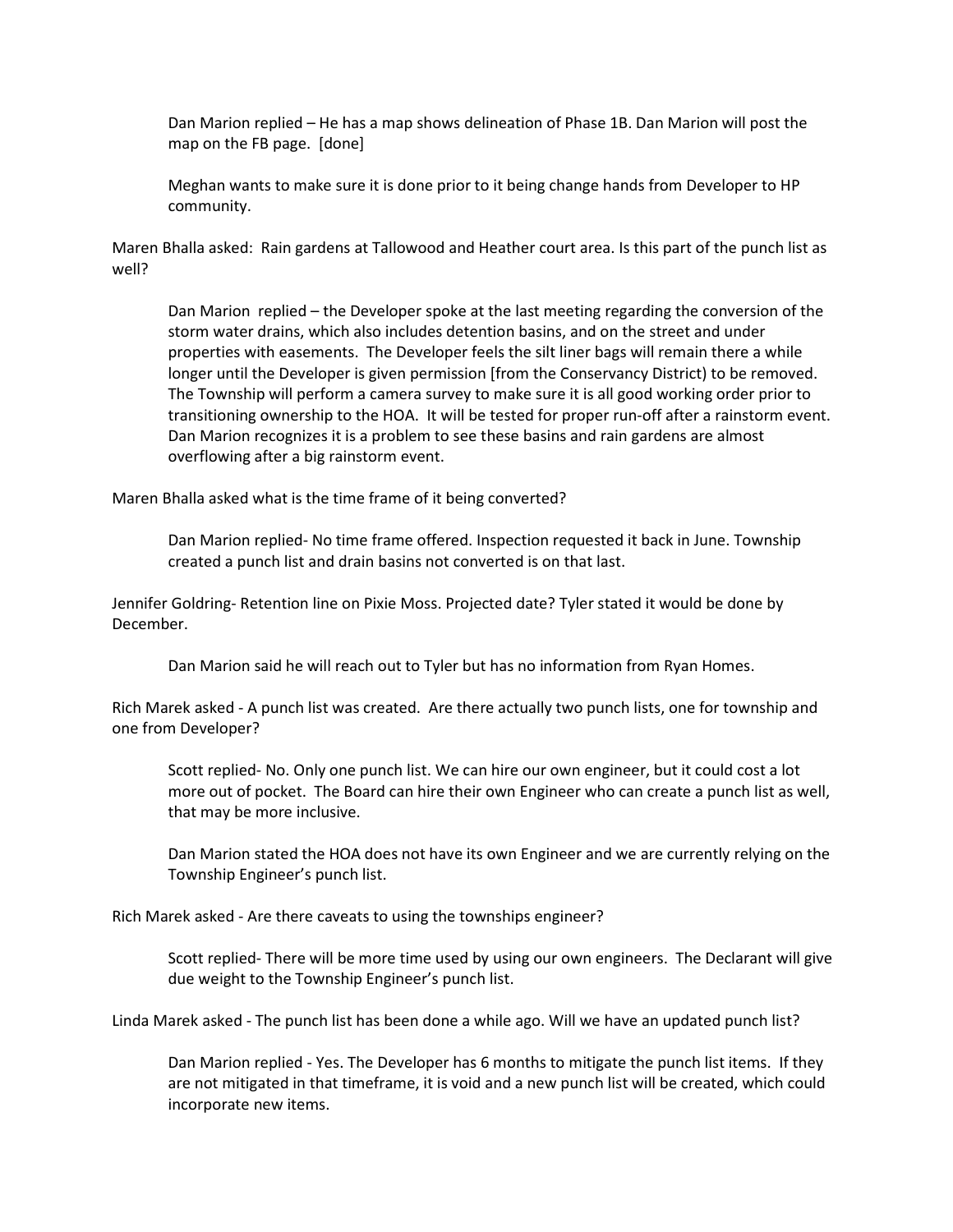Dan Marion said - We will have a lot more info after we receive the Deeds. We will also have more info after we speak with Scott and team.

Rich Marek asked - Uniform Planned Community Act. Does it supersede HOA rules or vice versa?

Scott replied- UPCA is a state statue to govern all communities. HOA bylaws all look to the statue. If there is a discrepancy, the state statue supersedes. Your HOA your documents can do more, but not less than the state law.

Board vote -- Vote to have Reidenbach & Associates to engage with the Hanover Pointe HOA.

- Dan Marion Yes
- $\bullet$  Rich Marek Yes
- $\bullet$  Vinh Ho Yes

Motion passed.

## General Questions and Answers

Jennifer Brown-Dawson- Any updates on streetlights on Tallowood?

Dan Marion replied- No news. Per the site plan, there will have a light at the corner of Tallowood and Moyer. The hole that he saw, it was on the wrong side. There will be a light there.

Kim - Do we know if the playground equipment has been purchased and received?

Dan Marion replied- Since the last time, the person who was at the last meeting has been transferred to another location, which obviously sets us back a little bit. No further news on the playground.

Maren Bhalla- Since we are going to have our own attorney and possibly Accountant/Engineer teams, what additional costs could that mean to the HOA in regards of retainer fees, etc.?

Dan Marion replied - Scott was speaking generally about other HOA's like ours, but not local, just from his experience. The New Hanover Township Engineers appear to be doing an excellent job on our site. Jamie Gwynn, the Township Supervisor, talks in detail about what their engineers do to make sure that everything surpasses expectations. Dan Marion's opinion was we do not want to spend more money duplicating engineering services if the Township is doing an excellent job in this area.

In regards of the Accountants, we will have further discussions with Scott on the current property management company that is really an accountant company and we do not want to duplicate that service as well.

Rich Marek's opinion is the management company would also be the accounting firm.